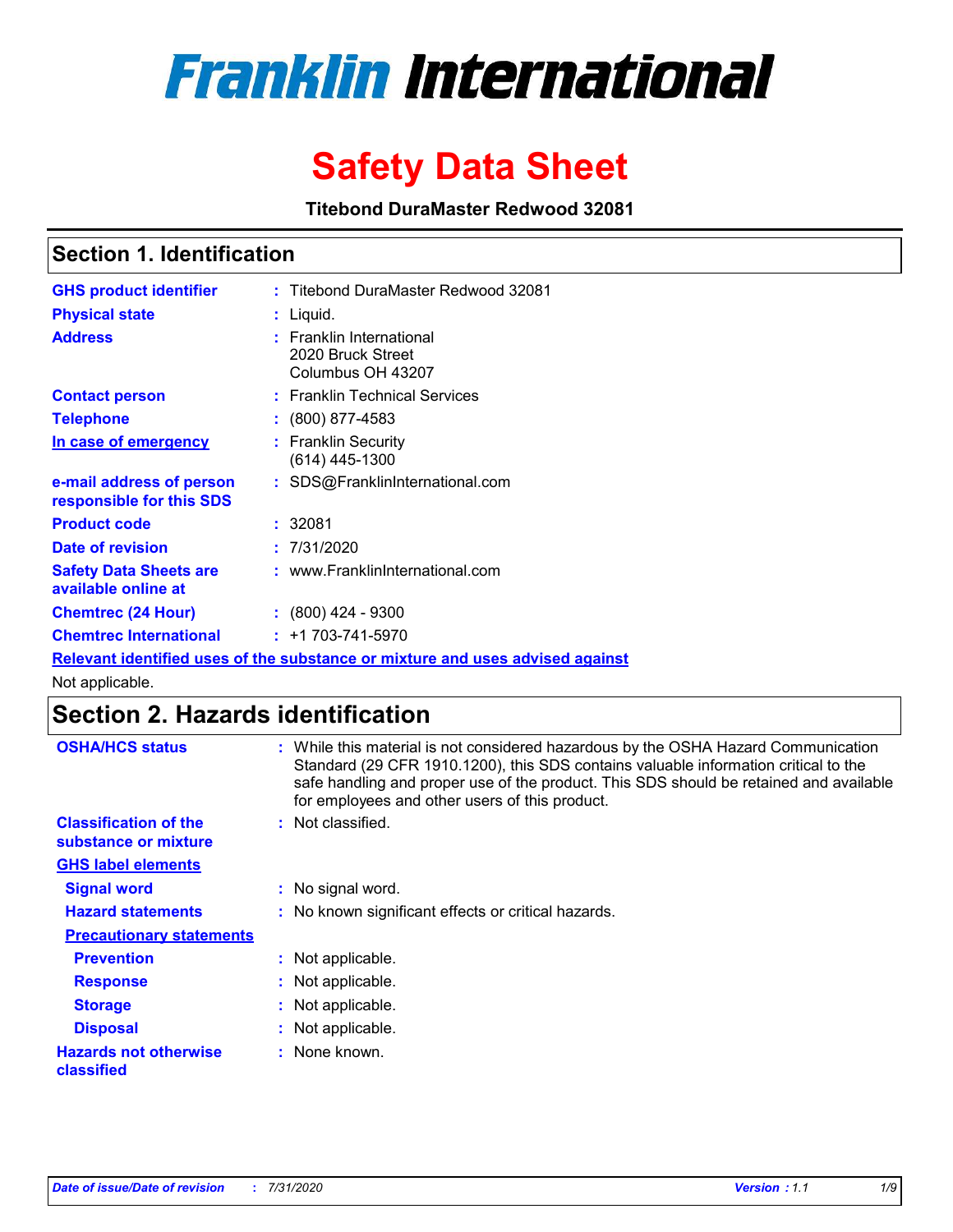# **Section 3. Composition/information on ingredients**

**Substance/mixture :** Mixture

Any concentration shown as a range is to protect confidentiality or is due to batch variation.

**There are no ingredients present which, within the current knowledge of the supplier and in the concentrations applicable, are classified as hazardous to health or the environment and hence require reporting in this section. Occupational exposure limits, if available, are listed in Section 8.**

# **Section 4. First aid measures**

| <b>Description of necessary first aid measures</b> |                                                           |                                                                                                                                                                                                                                                                                                                                                |  |  |
|----------------------------------------------------|-----------------------------------------------------------|------------------------------------------------------------------------------------------------------------------------------------------------------------------------------------------------------------------------------------------------------------------------------------------------------------------------------------------------|--|--|
| <b>Eye contact</b>                                 |                                                           | : Immediately flush eyes with plenty of water, occasionally lifting the upper and lower<br>eyelids. Check for and remove any contact lenses. Get medical attention if irritation<br>occurs.                                                                                                                                                    |  |  |
| <b>Inhalation</b>                                  |                                                           | : Remove victim to fresh air and keep at rest in a position comfortable for breathing. Get<br>medical attention if needed.                                                                                                                                                                                                                     |  |  |
| <b>Skin contact</b>                                |                                                           | : Flush contaminated skin with plenty of water. Remove contaminated clothing and<br>shoes. Get medical attention if needed.                                                                                                                                                                                                                    |  |  |
| <b>Ingestion</b>                                   |                                                           | : Wash out mouth with water. Remove victim to fresh air and keep at rest in a position<br>comfortable for breathing. If material has been swallowed and the exposed person is<br>conscious, give small quantities of water to drink. Do not induce vomiting unless<br>directed to do so by medical personnel. Get medical attention if needed. |  |  |
|                                                    | <b>Most important symptoms/effects, acute and delayed</b> |                                                                                                                                                                                                                                                                                                                                                |  |  |
| <b>Potential acute health effects</b>              |                                                           |                                                                                                                                                                                                                                                                                                                                                |  |  |
| <b>Eye contact</b>                                 |                                                           | : This product may irritate eyes upon contact.                                                                                                                                                                                                                                                                                                 |  |  |
| <b>Inhalation</b>                                  |                                                           | : No known significant effects or critical hazards.                                                                                                                                                                                                                                                                                            |  |  |
| <b>Skin contact</b>                                |                                                           | : No known significant effects or critical hazards.                                                                                                                                                                                                                                                                                            |  |  |
| <b>Ingestion</b>                                   |                                                           | : No known significant effects or critical hazards.                                                                                                                                                                                                                                                                                            |  |  |
| <b>Over-exposure signs/symptoms</b>                |                                                           |                                                                                                                                                                                                                                                                                                                                                |  |  |
| Eye contact                                        |                                                           | : No specific data.                                                                                                                                                                                                                                                                                                                            |  |  |
| <b>Inhalation</b>                                  |                                                           | : No specific data.                                                                                                                                                                                                                                                                                                                            |  |  |
| <b>Skin contact</b>                                |                                                           | : No specific data.                                                                                                                                                                                                                                                                                                                            |  |  |
| <b>Ingestion</b>                                   |                                                           | : No specific data.                                                                                                                                                                                                                                                                                                                            |  |  |
|                                                    |                                                           | Indication of immediate medical attention and special treatment needed, if necessary                                                                                                                                                                                                                                                           |  |  |
| <b>Notes to physician</b>                          |                                                           | : Treat symptomatically. Contact poison treatment specialist immediately if large<br>quantities have been ingested or inhaled.                                                                                                                                                                                                                 |  |  |
| <b>Specific treatments</b>                         |                                                           | : No specific treatment.                                                                                                                                                                                                                                                                                                                       |  |  |
| <b>Protection of first-aiders</b>                  |                                                           | : No action shall be taken involving any personal risk or without suitable training.                                                                                                                                                                                                                                                           |  |  |
|                                                    |                                                           |                                                                                                                                                                                                                                                                                                                                                |  |  |

**See toxicological information (Section 11)**

### **Section 5. Fire-fighting measures**

| <b>Extinguishing media</b>                           |                                                                                       |
|------------------------------------------------------|---------------------------------------------------------------------------------------|
| <b>Suitable extinguishing</b><br>media               | : Use an extinguishing agent suitable for the surrounding fire.                       |
| Unsuitable extinguishing<br>media                    | : None known.                                                                         |
| <b>Specific hazards arising</b><br>from the chemical | : In a fire or if heated, a pressure increase will occur and the container may burst. |
| <b>Hazardous thermal</b><br>decomposition products   | : No specific data.                                                                   |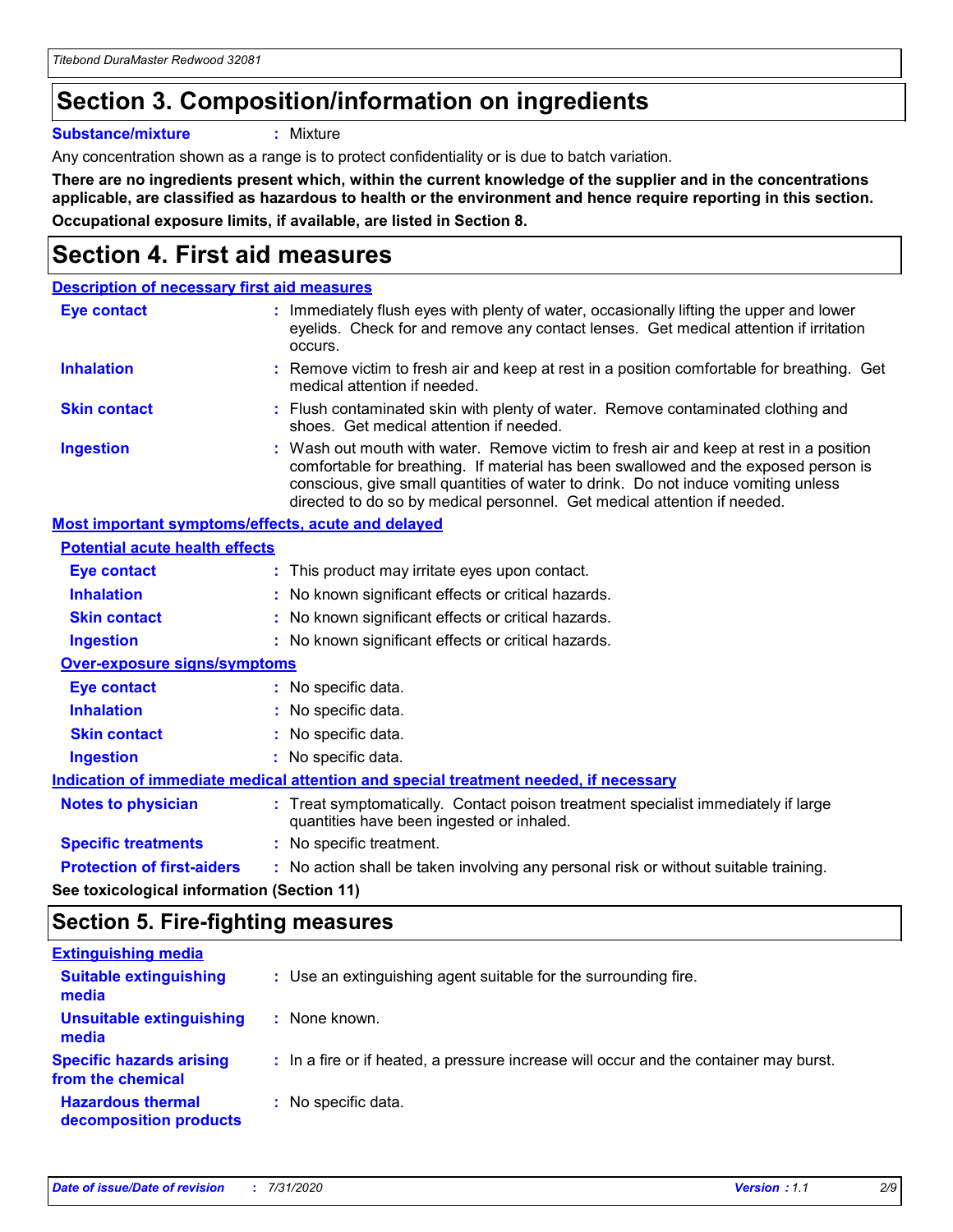### **Section 5. Fire-fighting measures**

| <b>Special protective actions</b><br>for fire-fighters | : Promptly isolate the scene by removing all persons from the vicinity of the incident if<br>there is a fire. No action shall be taken involving any personal risk or without suitable<br>training. |
|--------------------------------------------------------|-----------------------------------------------------------------------------------------------------------------------------------------------------------------------------------------------------|
| <b>Special protective</b>                              | Fire-fighters should wear appropriate protective equipment and self-contained breathing                                                                                                             |
| equipment for fire-fighters                            | apparatus (SCBA) with a full face-piece operated in positive pressure mode.                                                                                                                         |

### **Section 6. Accidental release measures**

| <b>Personal precautions, protective equipment and emergency procedures</b> |    |                                                                                                                                                                                                                                                                                                                                                                                                                                                                                                                                                                                            |  |
|----------------------------------------------------------------------------|----|--------------------------------------------------------------------------------------------------------------------------------------------------------------------------------------------------------------------------------------------------------------------------------------------------------------------------------------------------------------------------------------------------------------------------------------------------------------------------------------------------------------------------------------------------------------------------------------------|--|
| For non-emergency<br>personnel                                             |    | : No action shall be taken involving any personal risk or without suitable training.<br>Evacuate surrounding areas. Keep unnecessary and unprotected personnel from<br>entering. Do not touch or walk through spilled material. Put on appropriate personal<br>protective equipment.                                                                                                                                                                                                                                                                                                       |  |
| For emergency responders                                                   | ÷. | If specialized clothing is required to deal with the spillage, take note of any information in<br>Section 8 on suitable and unsuitable materials. See also the information in "For non-<br>emergency personnel".                                                                                                                                                                                                                                                                                                                                                                           |  |
| <b>Environmental precautions</b>                                           |    | : Avoid dispersal of spilled material and runoff and contact with soil, waterways, drains<br>and sewers. Inform the relevant authorities if the product has caused environmental<br>pollution (sewers, waterways, soil or air).                                                                                                                                                                                                                                                                                                                                                            |  |
| <b>Methods and materials for containment and cleaning up</b>               |    |                                                                                                                                                                                                                                                                                                                                                                                                                                                                                                                                                                                            |  |
| <b>Small spill</b>                                                         |    | : Stop leak if without risk. Move containers from spill area. Dilute with water and mop up<br>if water-soluble. Alternatively, or if water-insoluble, absorb with an inert dry material and<br>place in an appropriate waste disposal container. Dispose of via a licensed waste<br>disposal contractor.                                                                                                                                                                                                                                                                                   |  |
| <b>Large spill</b>                                                         |    | : Stop leak if without risk. Move containers from spill area. Prevent entry into sewers,<br>water courses, basements or confined areas. Wash spillages into an effluent treatment<br>plant or proceed as follows. Contain and collect spillage with non-combustible,<br>absorbent material e.g. sand, earth, vermiculite or diatomaceous earth and place in<br>container for disposal according to local regulations (see Section 13). Dispose of via a<br>licensed waste disposal contractor. Note: see Section 1 for emergency contact<br>information and Section 13 for waste disposal. |  |
|                                                                            |    |                                                                                                                                                                                                                                                                                                                                                                                                                                                                                                                                                                                            |  |

### **Section 7. Handling and storage**

### **Precautions for safe handling**

| <b>Protective measures</b>                                                       | : Put on appropriate personal protective equipment (see Section 8).                                                                                                                                                                                                                                                                                                                                                                                                                                                                                                                                                                                      |
|----------------------------------------------------------------------------------|----------------------------------------------------------------------------------------------------------------------------------------------------------------------------------------------------------------------------------------------------------------------------------------------------------------------------------------------------------------------------------------------------------------------------------------------------------------------------------------------------------------------------------------------------------------------------------------------------------------------------------------------------------|
| <b>Advice on general</b><br>occupational hygiene                                 | : Eating, drinking and smoking should be prohibited in areas where this material is<br>handled, stored and processed. Workers should wash hands and face before eating,<br>drinking and smoking. Remove contaminated clothing and protective equipment before<br>entering eating areas. See also Section 8 for additional information on hygiene<br>measures.                                                                                                                                                                                                                                                                                            |
| <b>Conditions for safe storage,</b><br>including any<br><b>incompatibilities</b> | Store between the following temperatures: 5 to 38°C (41 to 100.4°F). Store in<br>accordance with local regulations. Store in original container protected from direct<br>sunlight in a dry, cool and well-ventilated area, away from incompatible materials (see<br>Section 10) and food and drink. Keep container tightly closed and sealed until ready for<br>use. Containers that have been opened must be carefully resealed and kept upright to<br>prevent leakage. Do not store in unlabeled containers. Use appropriate containment to<br>avoid environmental contamination. See Section 10 for incompatible materials before<br>handling or use. |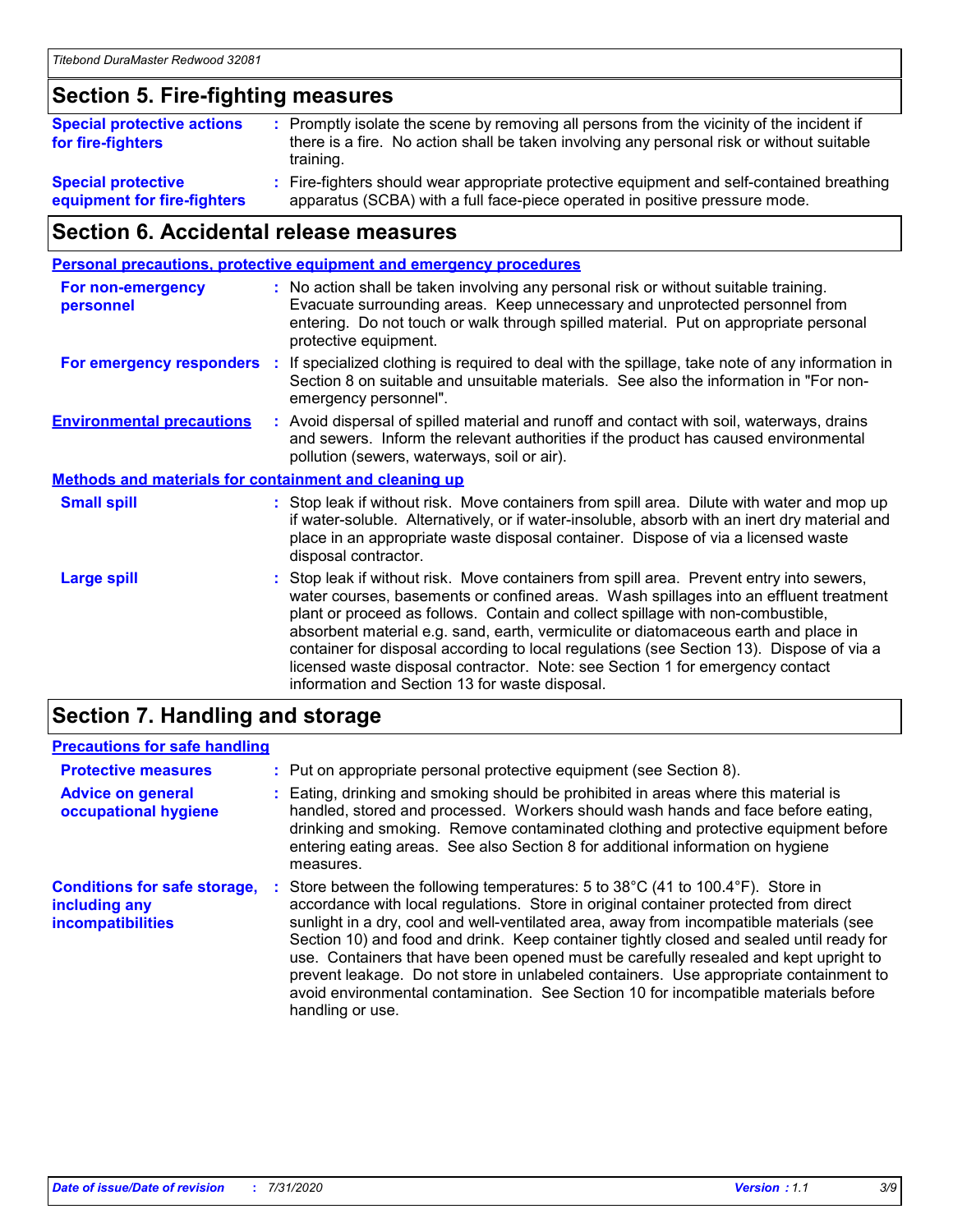# **Section 8. Exposure controls/personal protection**

#### **Control parameters**

| <b>Occupational exposure limits</b>               |                                                                                                                                                                                                                                                                                                                                                                                                   |
|---------------------------------------------------|---------------------------------------------------------------------------------------------------------------------------------------------------------------------------------------------------------------------------------------------------------------------------------------------------------------------------------------------------------------------------------------------------|
| None.                                             |                                                                                                                                                                                                                                                                                                                                                                                                   |
| <b>Appropriate engineering</b><br><b>controls</b> | : Good general ventilation should be sufficient to control worker exposure to airborne<br>contaminants.                                                                                                                                                                                                                                                                                           |
| <b>Environmental exposure</b><br><b>controls</b>  | : Emissions from ventilation or work process equipment should be checked to ensure<br>they comply with the requirements of environmental protection legislation. In some<br>cases, fume scrubbers, filters or engineering modifications to the process equipment<br>will be necessary to reduce emissions to acceptable levels.                                                                   |
| <b>Individual protection measures</b>             |                                                                                                                                                                                                                                                                                                                                                                                                   |
| <b>Hygiene measures</b>                           | : Wash hands, forearms and face thoroughly after handling chemical products, before<br>eating, smoking and using the lavatory and at the end of the working period.<br>Appropriate techniques should be used to remove potentially contaminated clothing.<br>Wash contaminated clothing before reusing. Ensure that eyewash stations and safety<br>showers are close to the workstation location. |
| <b>Eye/face protection</b>                        | : Safety eyewear complying with an approved standard should be used when a risk<br>assessment indicates this is necessary to avoid exposure to liquid splashes, mists,<br>gases or dusts. If contact is possible, the following protection should be worn, unless<br>the assessment indicates a higher degree of protection: safety glasses with side-<br>shields.                                |
| <b>Skin protection</b>                            |                                                                                                                                                                                                                                                                                                                                                                                                   |
| <b>Hand protection</b>                            | : Chemical-resistant, impervious gloves complying with an approved standard should be<br>worn at all times when handling chemical products if a risk assessment indicates this is<br>necessary.                                                                                                                                                                                                   |
| <b>Body protection</b>                            | : Personal protective equipment for the body should be selected based on the task being<br>performed and the risks involved and should be approved by a specialist before<br>handling this product.                                                                                                                                                                                               |
| <b>Other skin protection</b>                      | : Appropriate footwear and any additional skin protection measures should be selected<br>based on the task being performed and the risks involved and should be approved by a<br>specialist before handling this product.                                                                                                                                                                         |
| <b>Respiratory protection</b>                     | Based on the hazard and potential for exposure, select a respirator that meets the<br>appropriate standard or certification. Respirators must be used according to a<br>respiratory protection program to ensure proper fitting, training, and other important<br>aspects of use.                                                                                                                 |

# **Section 9. Physical and chemical properties**

| <b>Appearance</b>                                                       |                                               |
|-------------------------------------------------------------------------|-----------------------------------------------|
| <b>Physical state</b>                                                   | : Liquid. [Paste.]                            |
| <b>Color</b>                                                            | : Brownish-red.                               |
| <b>Odor</b>                                                             | : Characteristic. [Slight]                    |
| <b>Odor threshold</b>                                                   | $:$ Not available.                            |
| рH                                                                      | : 6.5 to 8                                    |
| <b>Melting point</b>                                                    | $:$ Not available.                            |
| <b>Boiling point</b>                                                    | : $100^{\circ}$ C (212 $^{\circ}$ F)          |
| <b>Flash point</b>                                                      | : Closed cup: >93.333°C (>200°F) [Setaflash.] |
| <b>Evaporation rate</b>                                                 | $:$ Not available.                            |
| <b>Flammability (solid, gas)</b>                                        | $:$ Not available.                            |
| <b>Lower and upper explosive : Not available.</b><br>(flammable) limits |                                               |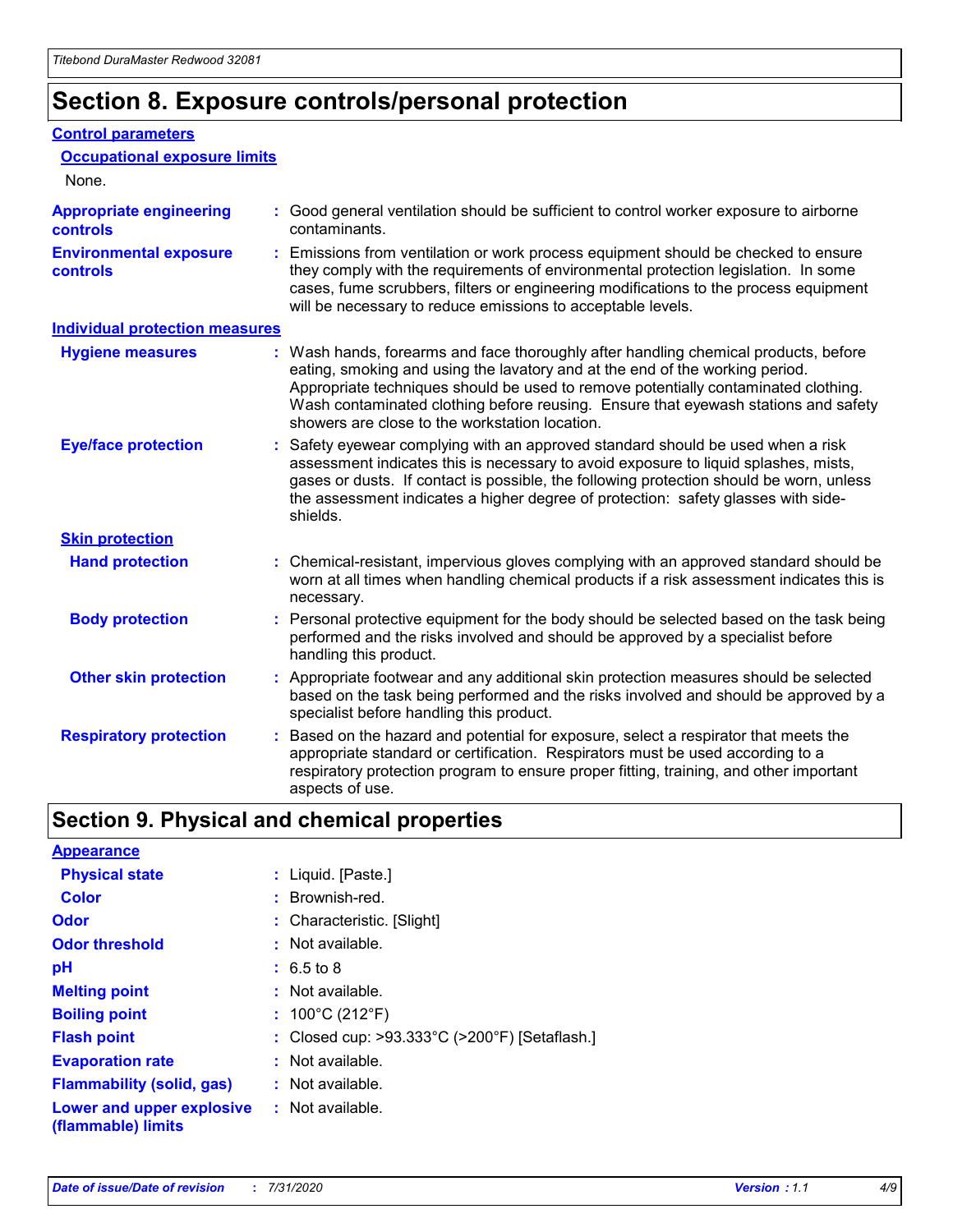### **Section 9. Physical and chemical properties**

| <b>VOC (less water, less)</b><br>exempt solvents) |    | $: 4$ g/l                                                                     |
|---------------------------------------------------|----|-------------------------------------------------------------------------------|
|                                                   |    | Not available.                                                                |
| <b>Vapor density</b>                              |    | : Not available.                                                              |
| <b>Relative density</b>                           |    | : 1.3                                                                         |
| <b>Solubility</b>                                 |    | : Very slightly soluble in the following materials: cold water and hot water. |
| <b>Solubility in water</b>                        |    | : Not available.                                                              |
| <b>Partition coefficient: n-</b><br>octanol/water |    | : Not available.                                                              |
| <b>Auto-ignition temperature</b>                  |    | : Not available.                                                              |
| <b>Decomposition temperature</b>                  | ÷. | Not available.                                                                |
| <b>Viscosity</b>                                  |    | : Not available.                                                              |

### **Section 10. Stability and reactivity**

| <b>Reactivity</b>                            | : No specific test data related to reactivity available for this product or its ingredients.              |
|----------------------------------------------|-----------------------------------------------------------------------------------------------------------|
| <b>Chemical stability</b>                    | : The product is stable.                                                                                  |
| <b>Possibility of hazardous</b><br>reactions | : Under normal conditions of storage and use, hazardous reactions will not occur.                         |
| <b>Conditions to avoid</b>                   | : No specific data.                                                                                       |
| <b>Incompatible materials</b>                | : No specific data.                                                                                       |
| <b>Hazardous decomposition</b><br>products   | : Under normal conditions of storage and use, hazardous decomposition products should<br>not be produced. |

# **Section 11. Toxicological information**

#### **Information on toxicological effects**

#### **Acute toxicity**

Not available.

#### **Irritation/Corrosion**

Not available.

#### **Sensitization**

Not available.

#### **Mutagenicity**

Not available.

#### **Carcinogenicity**

Not available.

#### **Reproductive toxicity**

Not available.

### **Teratogenicity**

Not available.

#### **Specific target organ toxicity (single exposure)**

Not available.

#### **Specific target organ toxicity (repeated exposure)** Not available.

#### **Aspiration hazard**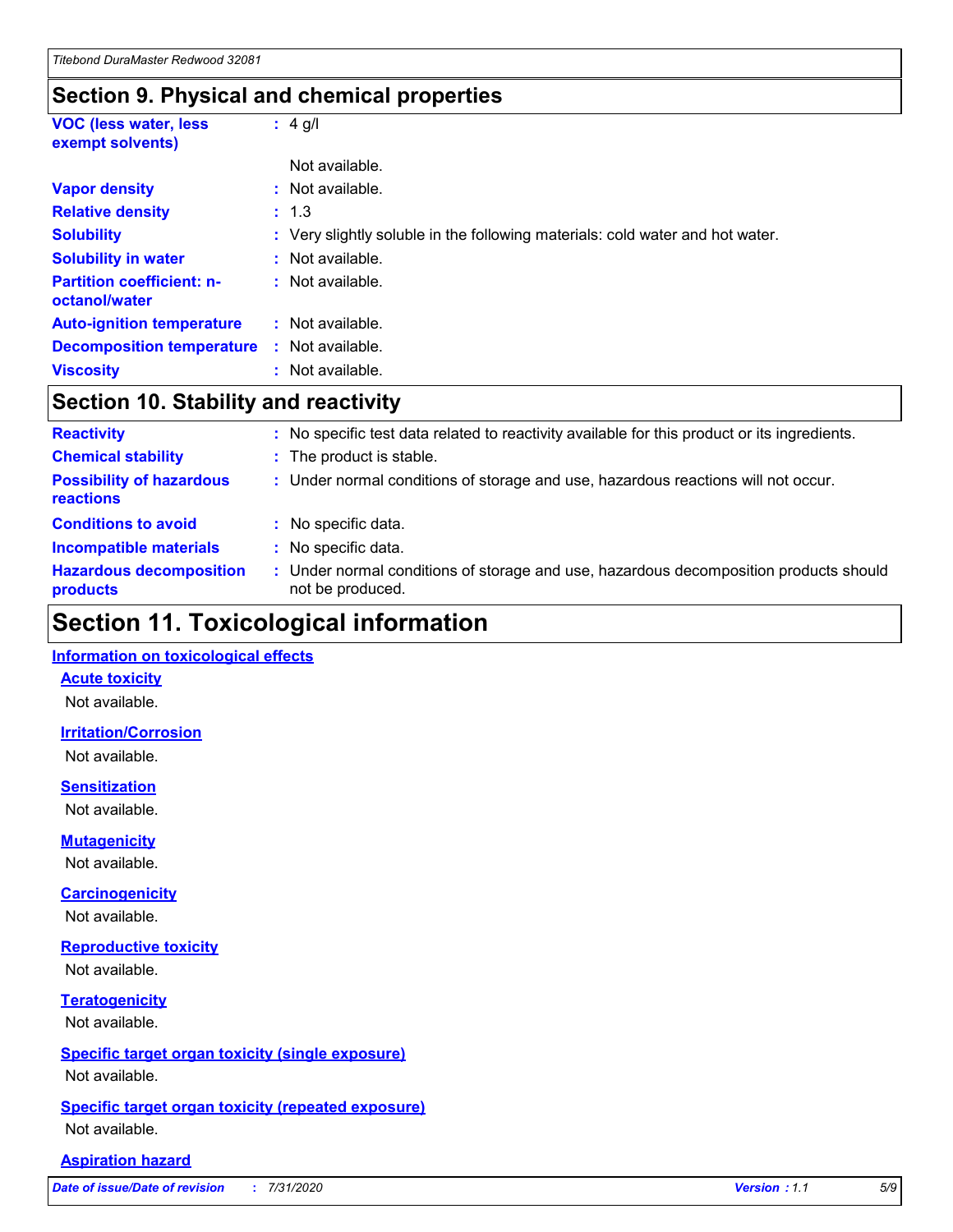# **Section 11. Toxicological information**

| Not available.                                         |                                                                                          |  |  |
|--------------------------------------------------------|------------------------------------------------------------------------------------------|--|--|
| <b>Information on the likely</b><br>routes of exposure | : Not available.                                                                         |  |  |
| <b>Potential acute health effects</b>                  |                                                                                          |  |  |
| <b>Eye contact</b>                                     | : This product may irritate eyes upon contact.                                           |  |  |
| <b>Inhalation</b>                                      | No known significant effects or critical hazards.                                        |  |  |
| <b>Skin contact</b>                                    | No known significant effects or critical hazards.                                        |  |  |
| <b>Ingestion</b>                                       | : No known significant effects or critical hazards.                                      |  |  |
|                                                        | <b>Symptoms related to the physical, chemical and toxicological characteristics</b>      |  |  |
| <b>Eye contact</b>                                     | : No specific data.                                                                      |  |  |
| <b>Inhalation</b>                                      | : No specific data.                                                                      |  |  |
| <b>Skin contact</b>                                    | : No specific data.                                                                      |  |  |
| <b>Ingestion</b>                                       | : No specific data.                                                                      |  |  |
|                                                        | Delayed and immediate effects and also chronic effects from short and long term exposure |  |  |
| <b>Short term exposure</b>                             |                                                                                          |  |  |
| <b>Potential immediate</b><br>effects                  | : Not available.                                                                         |  |  |
| <b>Potential delayed effects</b>                       | : Not available.                                                                         |  |  |
| <b>Long term exposure</b>                              |                                                                                          |  |  |
| <b>Potential immediate</b><br>effects                  | : Not available.                                                                         |  |  |
| <b>Potential delayed effects</b>                       | : Not available.                                                                         |  |  |
| <b>Potential chronic health effects</b>                |                                                                                          |  |  |
| Not available.                                         |                                                                                          |  |  |
| <b>General</b>                                         | : No known significant effects or critical hazards.                                      |  |  |
| <b>Carcinogenicity</b>                                 | No known significant effects or critical hazards.                                        |  |  |
| <b>Mutagenicity</b>                                    | No known significant effects or critical hazards.                                        |  |  |
| <b>Teratogenicity</b>                                  | No known significant effects or critical hazards.                                        |  |  |
| <b>Developmental effects</b>                           | No known significant effects or critical hazards.                                        |  |  |
| <b>Fertility effects</b>                               | No known significant effects or critical hazards.                                        |  |  |
| <b>Numerical measures of toxicity</b>                  |                                                                                          |  |  |
| <b>Acute toxicity estimates</b>                        |                                                                                          |  |  |

Not available.

# **Section 12. Ecological information**

| <b>Toxicity</b>                                         |                                                     |              |     |
|---------------------------------------------------------|-----------------------------------------------------|--------------|-----|
| Not available.                                          |                                                     |              |     |
| <b>Persistence and degradability</b>                    |                                                     |              |     |
| Not available.                                          |                                                     |              |     |
| <b>Bioaccumulative potential</b>                        |                                                     |              |     |
| Not available.                                          |                                                     |              |     |
| <b>Mobility in soil</b>                                 |                                                     |              |     |
| <b>Soil/water partition</b><br><b>coefficient (Koc)</b> | : Not available.                                    |              |     |
| <b>Other adverse effects</b>                            | : No known significant effects or critical hazards. |              |     |
| Date of issue/Date of revision                          | 7/31/2020                                           | Version: 1.1 | 6/9 |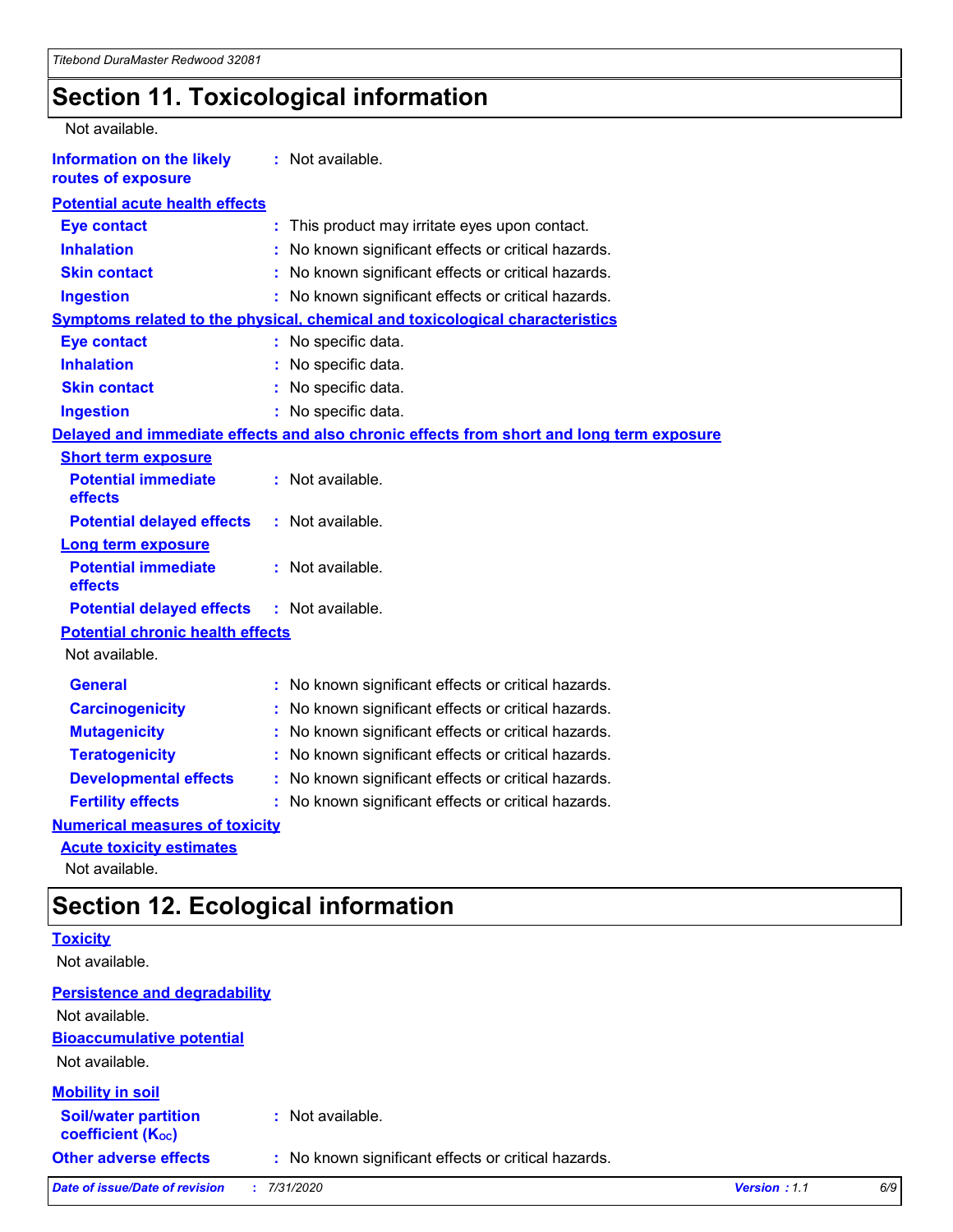# **Section 13. Disposal considerations**

#### **Disposal methods :**

The generation of waste should be avoided or minimized wherever possible. Disposal of this product, solutions and any by-products should at all times comply with the requirements of environmental protection and waste disposal legislation and any regional local authority requirements. Dispose of surplus and non-recyclable products via a licensed waste disposal contractor. Waste should not be disposed of untreated to the sewer unless fully compliant with the requirements of all authorities with jurisdiction. Waste packaging should be recycled. Incineration or landfill should only be considered when recycling is not feasible. This material and its container must be disposed of in a safe way. Empty containers or liners may retain some product residues. Avoid dispersal of spilled material and runoff and contact with soil, waterways, drains and sewers.

### **Section 14. Transport information**

|                                      | <b>DOT</b><br><b>Classification</b> | <b>TDG</b><br><b>Classification</b> | <b>Mexico</b><br><b>Classification</b> | <b>ADR/RID</b>           | <b>IMDG</b>              | <b>IATA</b>              |
|--------------------------------------|-------------------------------------|-------------------------------------|----------------------------------------|--------------------------|--------------------------|--------------------------|
| <b>UN number</b>                     | Not regulated.                      | Not regulated.                      | Not regulated.                         | Not regulated.           | Not regulated.           | Not regulated.           |
| <b>UN proper</b><br>shipping name    | $\qquad \qquad -$                   | $\qquad \qquad -$                   |                                        |                          |                          | $\overline{\phantom{0}}$ |
| <b>Transport</b><br>hazard class(es) | $\overline{\phantom{a}}$            | $\overline{\phantom{a}}$            | $\overline{\phantom{a}}$               | $\overline{\phantom{a}}$ | $\overline{\phantom{a}}$ | $\overline{\phantom{a}}$ |
| <b>Packing group</b>                 | $\overline{\phantom{a}}$            |                                     |                                        | -                        |                          | -                        |
| <b>Environmental</b><br>hazards      | No.                                 | No.                                 | No.                                    | No.                      | No.                      | No.                      |

### **Section 15. Regulatory information**

### **U.S. Federal regulations SARA 302/304 Composition/information on ingredients**

No products were found.

#### **SARA 304 RQ :** Not applicable.

### **SARA 311/312**

**Classification :** Not applicable.

#### **Composition/information on ingredients**

No products were found.

| <b>State regulations</b> |                                      |
|--------------------------|--------------------------------------|
| <b>Massachusetts</b>     | : None of the components are listed. |
| <b>New York</b>          | : None of the components are listed. |
| <b>New Jersey</b>        | : None of the components are listed. |
|                          |                                      |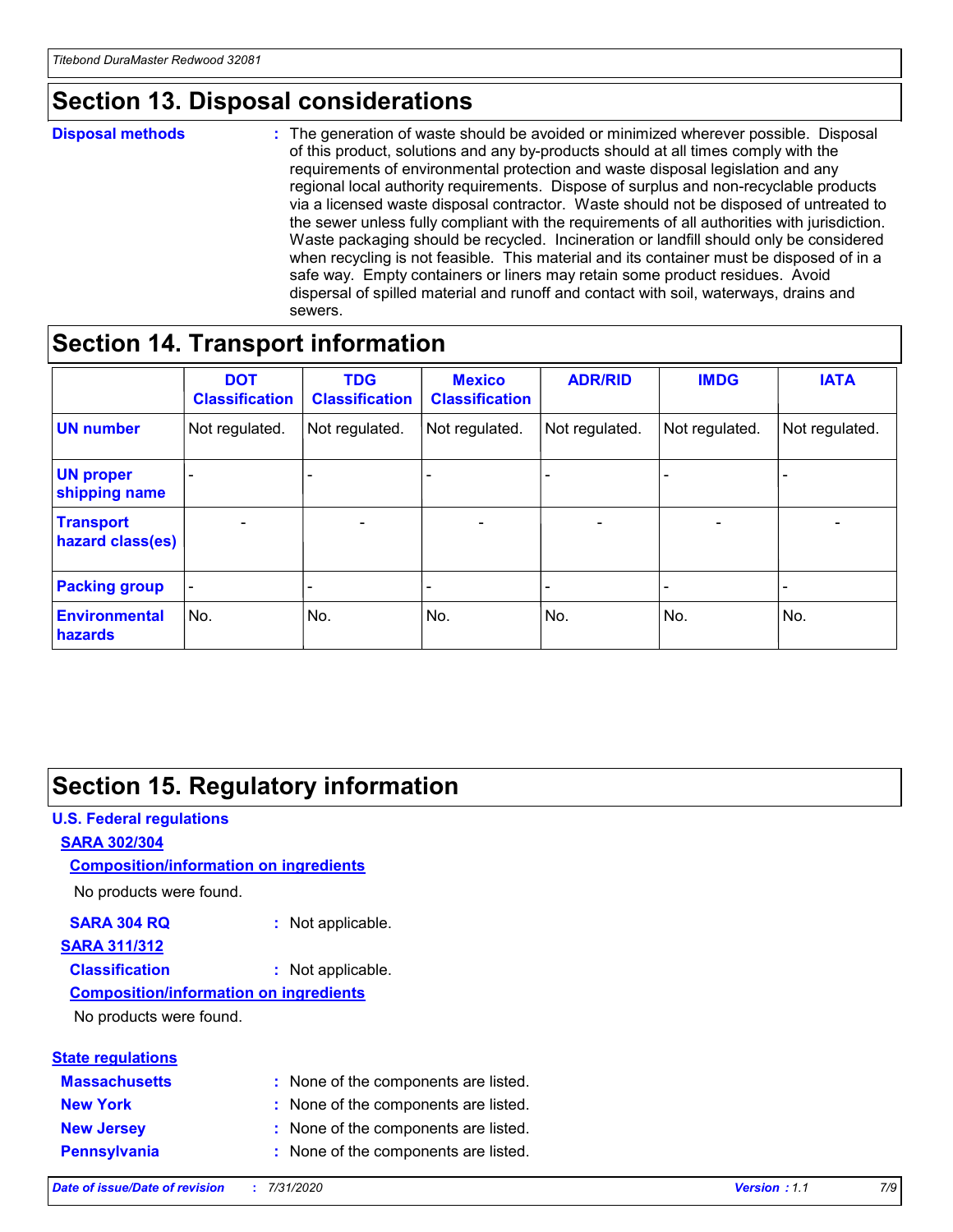# **Section 15. Regulatory information**

#### **California Prop. 65**

This product does not require a Safe Harbor warning under California Prop. 65.

#### **International regulations**

**Chemical Weapon Convention List Schedules I, II & III Chemicals**

Not listed.

#### **Montreal Protocol**

Not listed.

**Stockholm Convention on Persistent Organic Pollutants** Not listed.

**UNECE Aarhus Protocol on POPs and Heavy Metals**

Not listed.

#### **Inventory list**

**China :** Not determined.

**United States TSCA 8(b) inventory**

**:** All components are active or exempted.

### **Section 16. Other information**

**Hazardous Material Information System (U.S.A.)**



**Caution: HMIS® ratings are based on a 0-4 rating scale, with 0 representing minimal hazards or risks, and 4 representing significant hazards or risks. Although HMIS® ratings and the associated label are not required on SDSs or products leaving a facility under 29 CFR 1910.1200, the preparer may choose to provide them. HMIS® ratings are to be used with a fully implemented HMIS® program. HMIS® is a registered trademark and service mark of the American Coatings Association, Inc.**

**The customer is responsible for determining the PPE code for this material. For more information on HMIS® Personal Protective Equipment (PPE) codes, consult the HMIS® Implementation Manual.**

#### **National Fire Protection Association (U.S.A.)**



**Reprinted with permission from NFPA 704-2001, Identification of the Hazards of Materials for Emergency Response Copyright ©1997, National Fire Protection Association, Quincy, MA 02269. This reprinted material is not the complete and official position of the National Fire Protection Association, on the referenced subject which is represented only by the standard in its entirety.**

**Copyright ©2001, National Fire Protection Association, Quincy, MA 02269. This warning system is intended to be interpreted and applied only by properly trained individuals to identify fire, health and reactivity hazards of chemicals. The user is referred to certain limited number of chemicals with recommended classifications in NFPA 49 and NFPA 325, which would be used as a guideline only. Whether the chemicals are classified by NFPA or not, anyone using the 704 systems to classify chemicals does so at their own risk.**

#### **Procedure used to derive the classification**